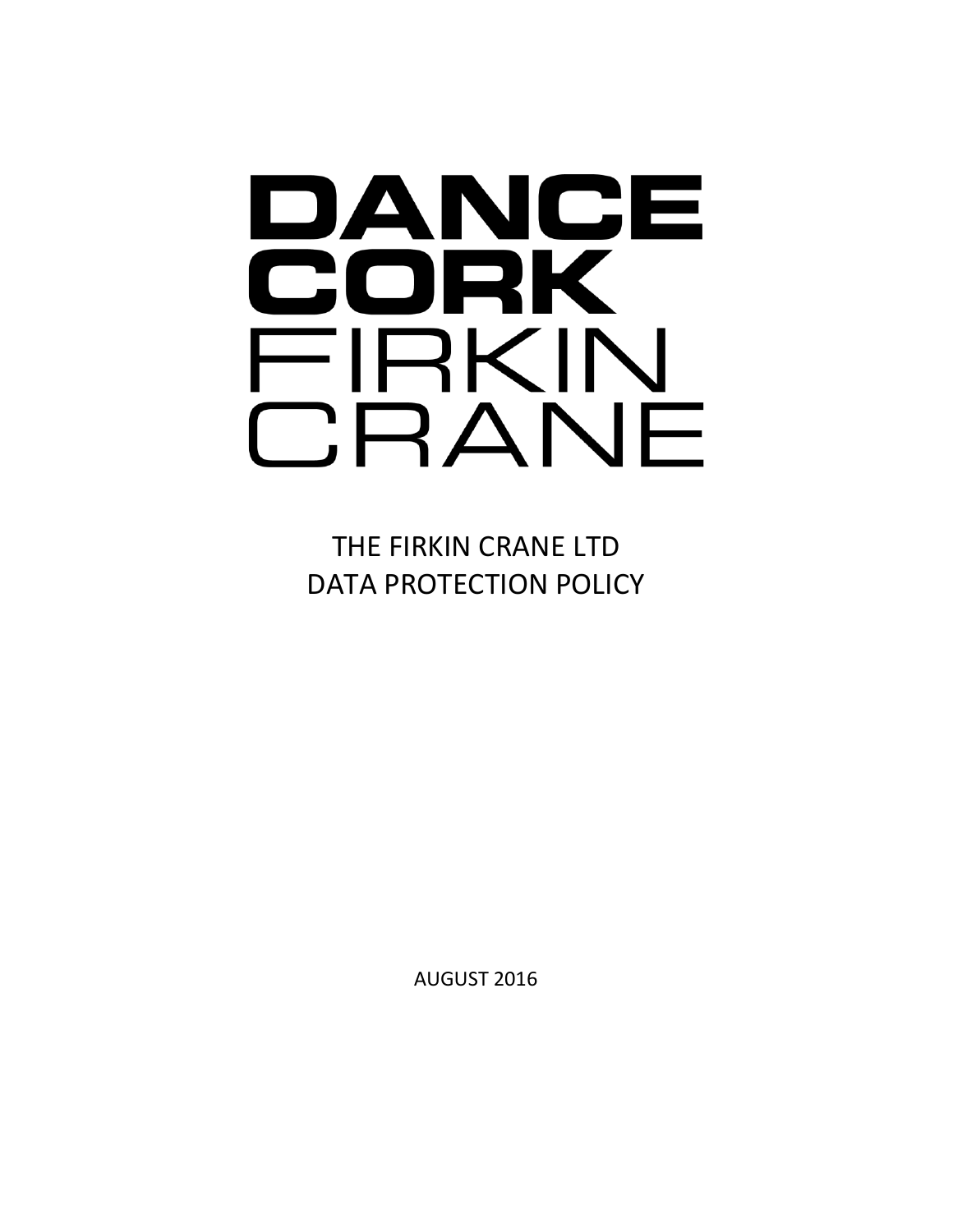## **Privacy commitment**

Firkin Crane is committed to safeguarding all of its users. We have developed the following Data Protection Policy to deal with issues which may concern you. This policy may change from time to time so please check it periodically.

## **Privacy statement**

Firkin Crane is committed to protecting the privacy of users. We are aware that as a user you care about the security and privacy of your information. Any personal information that you volunteer to Firkin Crane, either as a program participant, event attendee, website or e-bulletin subscriber will be treated with the highest standards of security and confidentiality, strictly in accordance with the Data Protection Act, 1988, as amended by the Data Protection (Amendment) Act, 2003.

## **What we do**

Any user information we collect is with the specific goal of providing you with the best possible user experience. Being familiar with user preferences is an essential element of providing a satisfactory experience for visitors to our website and also to all of our services. If you visit our website to browse, read or download, we automatically collect and store the following information about you:

- The IP address from which you access our website (an IP address is the number automatically assigned to your computer when you are online)
- The type of browser and operating system used to access our site
- The date and time of your access to our site
- The pages you visit; and the internet address of the website from which you accessed our site

We use this information for the following purposes:

- To make sure our sites is as user friendly as possible
- To gather statistics on the relative interest in different sections of the site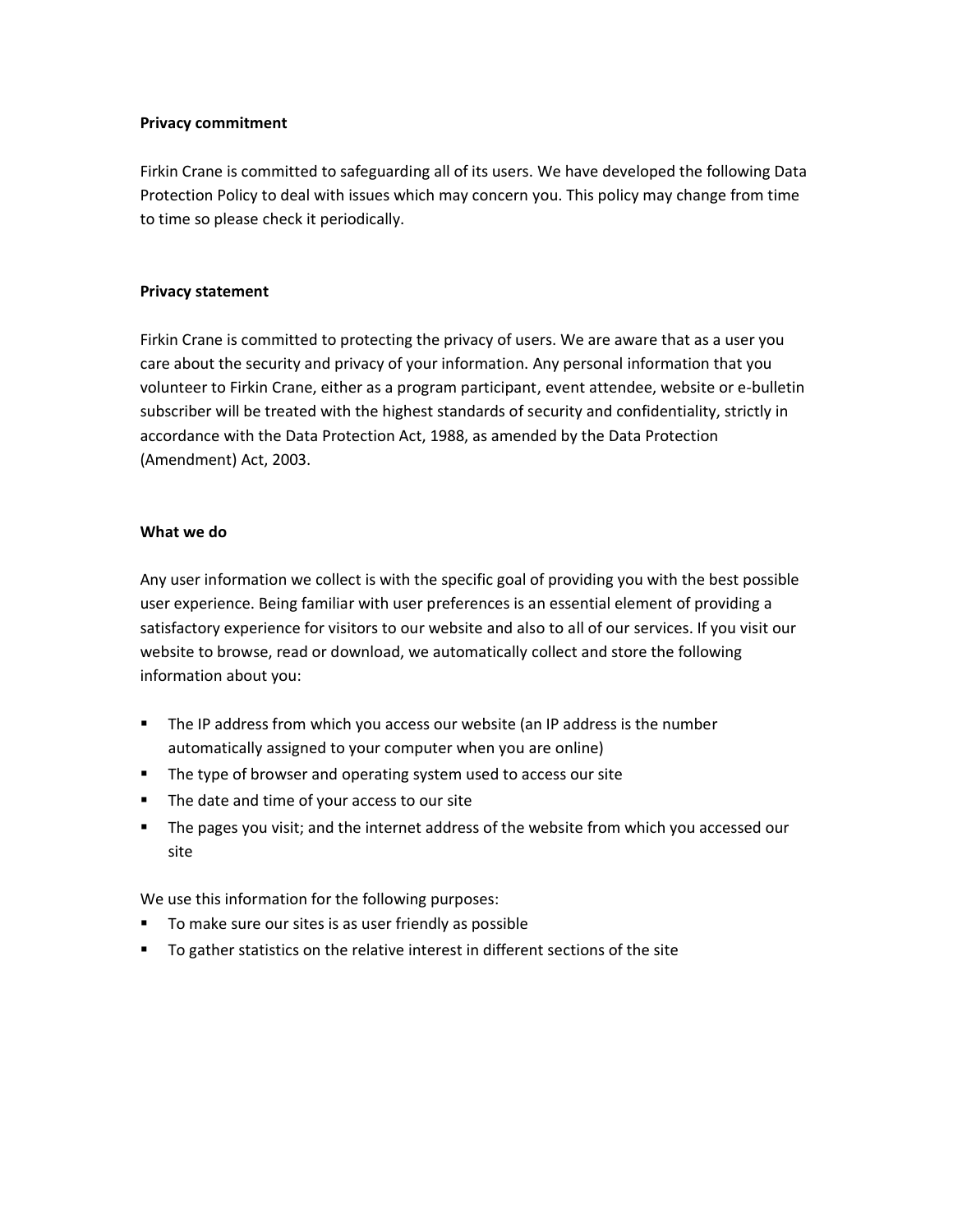## **What we don't do**

We do not, under any circumstances:

- Link IP addresses to anything that would identify you personally
- Share the information we track on this site, in any form, with any third party
- Release personal information about any user

If you provide us with personal information in an email message to one of the addresses on our site or by filling out a form with your personal information, we will only use the information to respond to your message and to help us provide you with the material you requested.

Firkin Crane's e-bulletin is sent only to those who have requested it.

Our website contains links to other websites we think may be of interest to our users. We have no control over the privacy policies or content of those websites.

# **Correcting / updating personal information**

If your personal information changes or if you no longer wish to subscribe to our services, we will endeavour to correct, update or remove the personal information provided to us as speedily as possible. This can be done by contacting us at **Firkin Crane, John Redmond Street, Cork.** 

# **How we protect information**

We take every precaution to protect your information. To this end all personal information stored by us is kept on a server in a secure environment. Only employees and approved contractors/developers we may appoint from time to time and who need the information to perform a specific job are granted access to personally identifiable information. Regular security reviews are held by us to ensure that the site remains safe and secure for your protection.

# **Surveys and promotions**

From time to time we conduct surveys and promotions and may request information from you as part of these. Participation is these in entirely voluntary and you therefore have a choice whether or not to disclose any information which might be required. We may also ask you whether you would like to receive promotional emails and mailings from us about our other products or services.